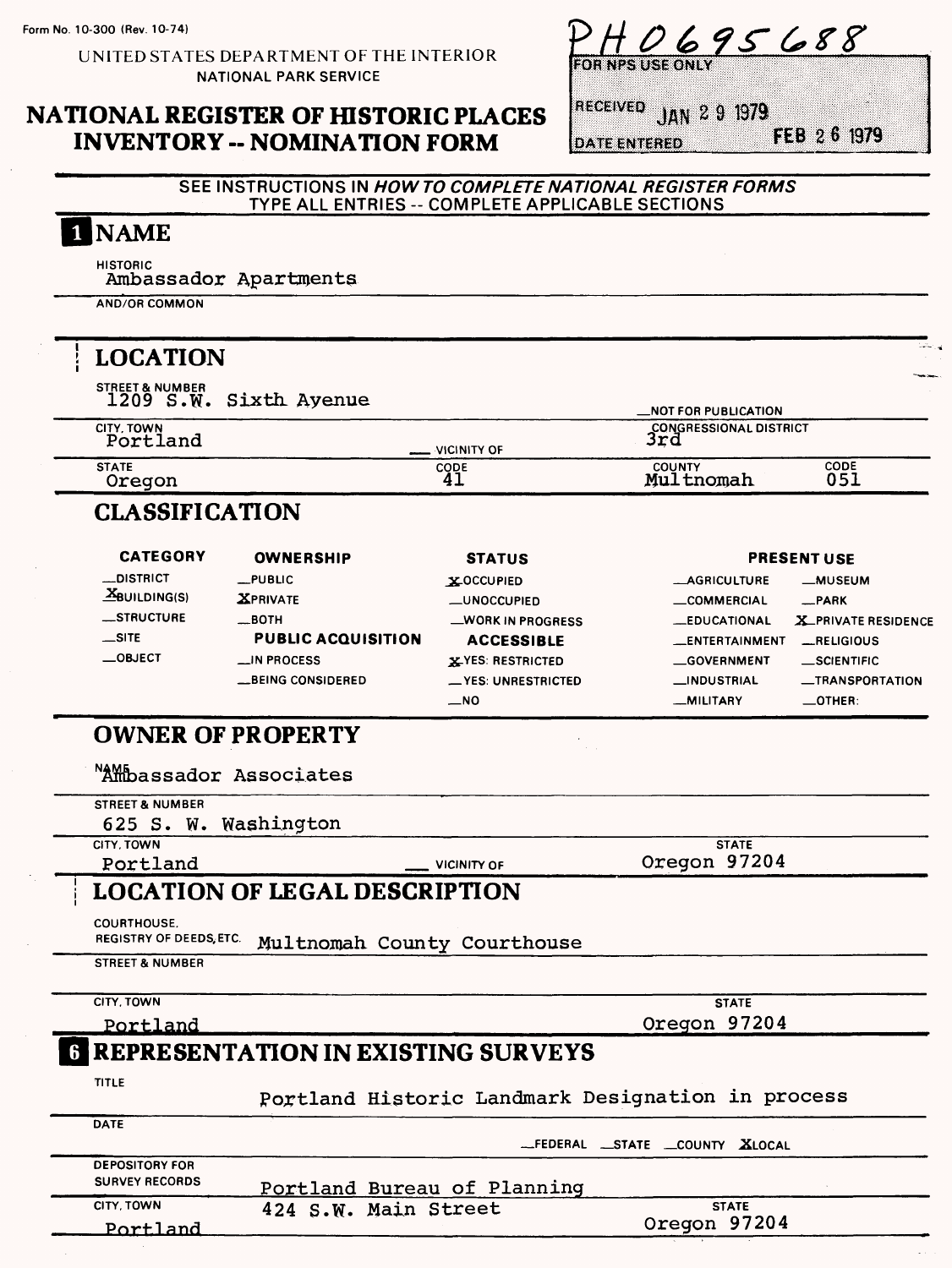## **DESCRIPTION**

| <b>CONDITION</b> |                      | <b>CHECK ONE</b><br><b>CHECK ONE</b> |                       |               |
|------------------|----------------------|--------------------------------------|-----------------------|---------------|
| $X$ EXCELLENT    | <b>_DETERIORATED</b> | LUNALTERED                           | <b>XORIGINAL SITE</b> |               |
| $\equiv$ GOOD    | <b>_RUINS</b>        | $\overline{\phantom{a}}$ ALTERED     | $-MOVED$              | <b>DATE__</b> |
| —FAIR            | <b>_UNEXPOSED</b>    |                                      |                       |               |

**DESCRIBE THE PRESENT AND ORIGINAL (IF KNOWN) PHYSICAL APPEARANCE**

The building is a nine story structure H-shaped in plan with approximately 6,000 square feet per floor. The site is in the center of the city with the principal eastern facade on Sixth Avenue, a main street. It is nestled between the museum are on a linear park strip two blocks to the west and high-rise business and government buildings to the east. Near neighbors include the Portland Art Museum\*, Oregon Historical Society, First Congregational Church , City Hall\*/ and the University Club. The latter, next door to the Ambassador, was built in 1913 in the developed Jacobethan style.

Three units are found in each vertical of the H, the lobby and vertical circulation are located in the cross bar. The concrete and hollow clay tile construction has a veneer of Columbian brick, made in Portland, and Boise sandstone for all of the exterior decorative  $details.<sup>1</sup>$  The 3/4 excavated, partially raised basement is of concrete with an exterior veneer coat pointed to resemble the sandstone.

The building is  $\mathtt{Period}^?$ Architecture in style, although the projecting tiers of bay windows and crenelated parapet on the eastern recess are evocative of the Jacobethan Revival. Many decorative details are more nearly Renaissance Revival in style. On the eastern recess of the H the bay projections rise from ground level to the roof; on the north and south faces they begin at the third floor belt course and continue to the roof. The decorative detailing and brick are The decorative detailing and brick are confined to the east and north street facades, continuing on the south side only to include the single southern bay projection at the eastern end. The balance of the south side and the west side are of painted concrete. It is not known if these surfaces were originally painted, but had been painted prior to 1957 with aluminum reflective paint.<sup>2</sup> This has been continued.

The decorative details on the east and north sides include a prominent belt course at the third floor; string courses in the eastern recess at the second and third floors; quioning on all the bay projections and eastern facade windows. Among the Renaissance Revival details are: a roof balustrade on the east facade; decorated escutcheons flanking the east facade windows on the ninth floor; and token balconies with brackets and newels on the eighth floor.

On the third floor a three bay unit consisting of a central broken pediment with finials supported by columns is flanked by pilasters. The whole is supported on brackets connected with segmental arches. Appearing at the street face of the eastern recess are lions sejant erect holding escutcheons with fleur-de-lis atop composite columns. Paired square brick columns appear behind the stone columns. A projecting one stay covered exterior entranceway appears in the eastern recess. The facade is divided into thirds with columns supporting segmental arches. None of the decorative details were

\* Denotes buildings presently listed in the National Register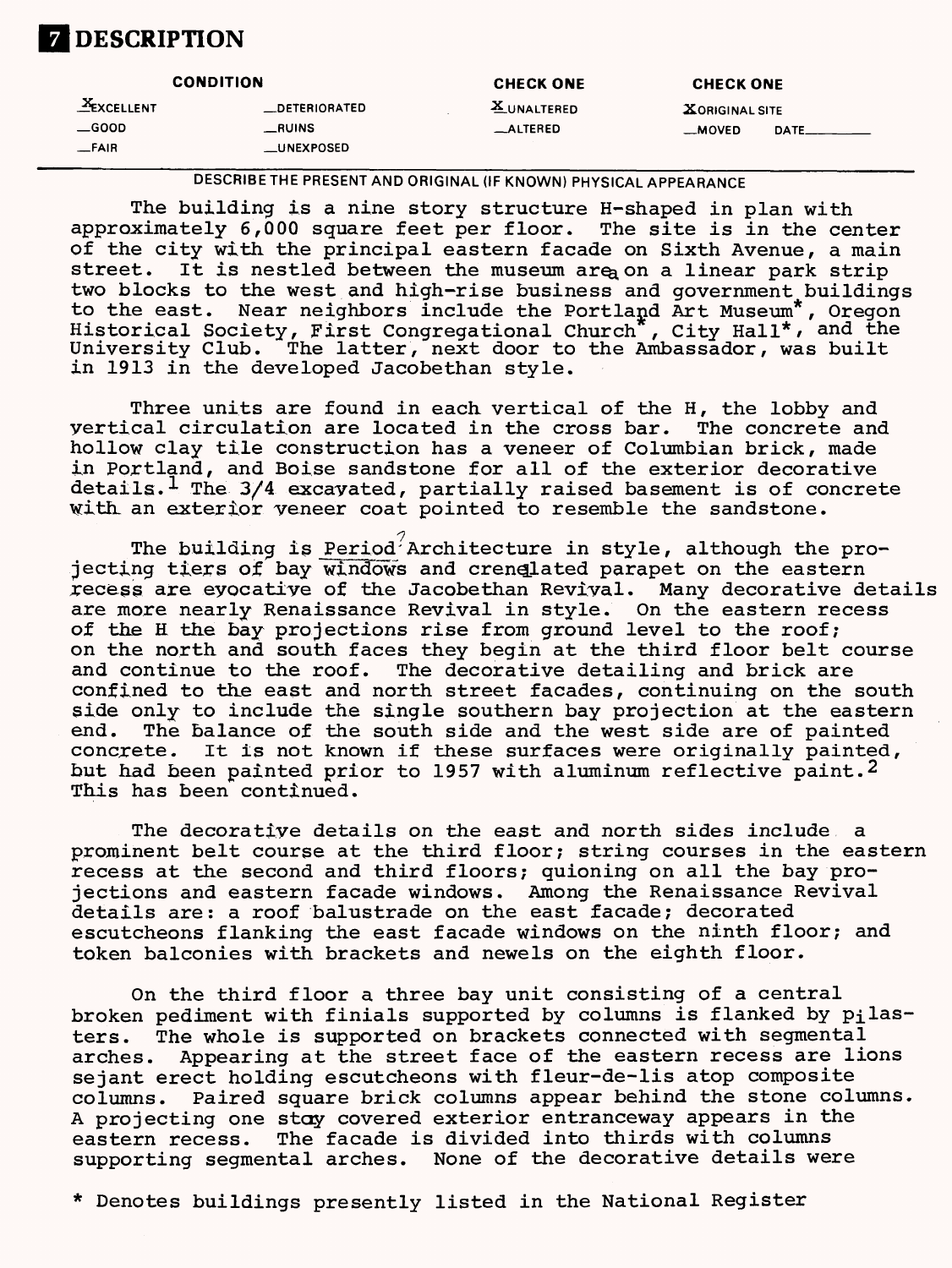### **UNITED STATES DEPARTMENT OE THE INTERIOR FOR NFS USE ONLY NATIONAL PARK SERVICE**

**RECEIVED** 1AN 2 9 1979

## **NATIONAL REGISTER OF HISTORIC PLACES INVENTORY -- NOMINATION FORM DATE ENTERED** FEB 2 6 1979

Ambassador Apartments, Portland, Multnomah County, Oregon

## **CONTINUATION SHEET ITEM NUMBER 7**

PAGE<sup>2</sup>

originally painted, but prior to 1957 all of the sandstone up to the belt course had been painted a light beige to match the exposed stone. This painting has been continued.

Originally there were two freestanding street lamps at the curb line flanking the entrance.<sup>5</sup> These were removed in the late 1950s at the request of the City of Portland. The steps and walkway in the eastern recess were originally brick, the steps semi-circular in plan. brick has been replaced by a concrete slab; the curved steps replaced by straight concrete steps. This was done in the early 1960s because tenants were slipping on the wet brick. A small fountain originally stood in the center of the entrance walkway. This was removed by the owners in the late 1950s as a result of vandalism.

The original exterior lighting fixtures, designed by Fred C. Baker, a noted lighting designer, in the entrance recess are extant. Although the original glass entrance doors with sidelights remain, the wrought iron grille attached to the interior side was removed after 1957 by the owners. The existing canvas and aluminum canopy was installed in  $1957.2$ 

The original plans show large wrought iron gates hinged at the square brick entrance columns. No source consulted remembers their being in situ, but fastenings appropriate for such gates remain in the columns.

Although most of the original sash is extant, some units on the upper and lower floors have had aluminum frame windows installed after 1957. The original sash is wood frame casement. On the south side it is steel frame wire glass with small rectangular fans. On the other three sides the original is: 3 fixed fan panes over 9 casement panes; 2 fixed over 6 casement; or 3 fixed over 6 casement.

The original plans indicate a roof garden, but it was never developed because it did not conform to code requirements.<sup>1</sup> The current owners plan, at some later date, to install a roof garden suited to the building. An exit door has been installed recently on the western recess of the H. This door is hidden from the street and is to be used by tenants for access to the parking lot to the west. No other exterior changes are anticipated.

Among the interior amenities was a circulating brine system, piped from a compressor in the basement to co<sup>o</sup>ling boxes in each unit. This system was the first installed in the city and eliminated the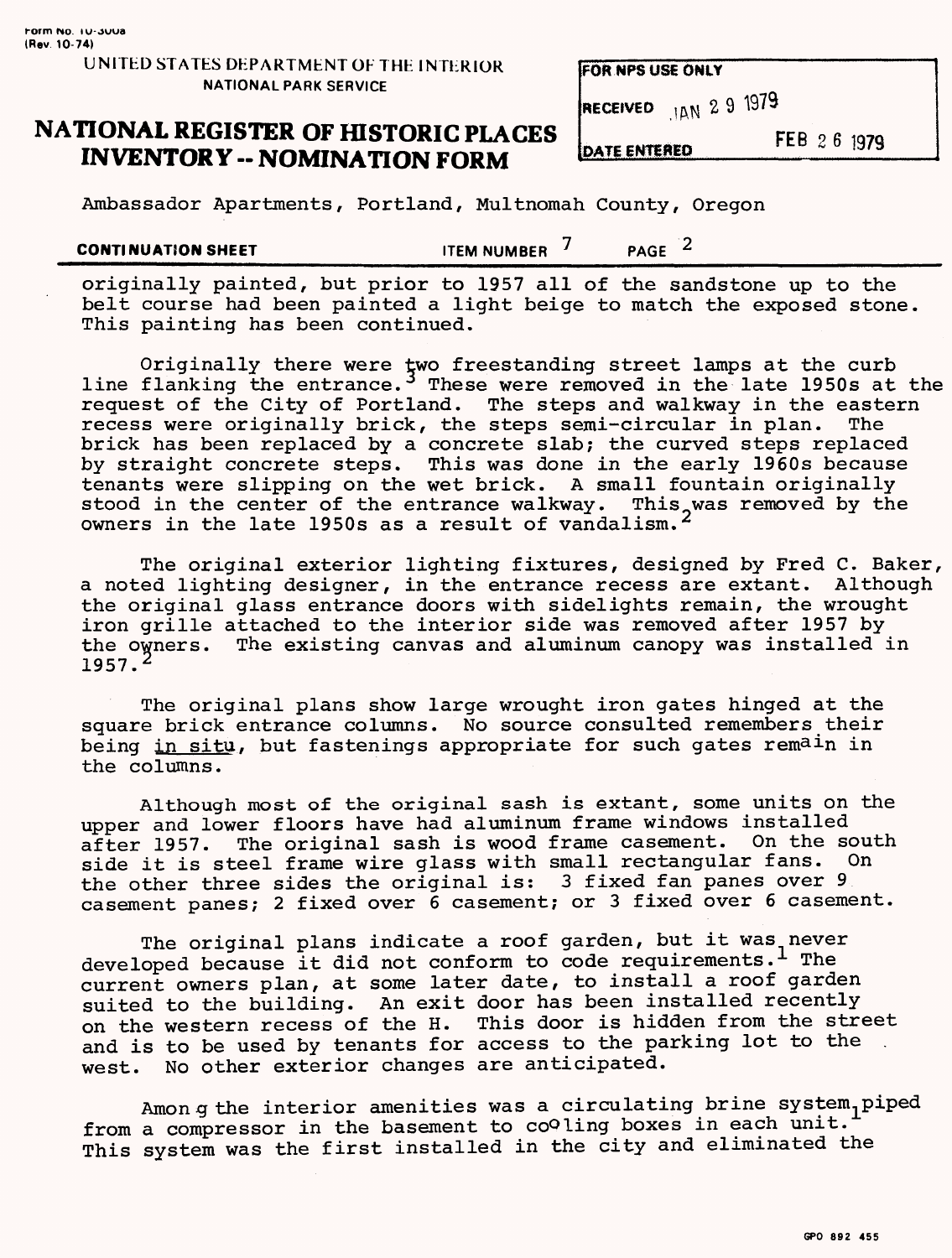### UNITED STATES DEPARTMENT OF THE INTERIOR NATIONAL PARK SERVICE

## **NATIONAL REGISTER OF HISTORIC PLACES INVENTORY -- NOMINATION FORM**

**FOR NPS USE ONLY** 

**DATE ENTERED** 

JAN 29 1979 **RECEIVED**

FEB 2 6 1379

Ambassador Apartments, Portland, Multnomah County, Oregon

**CONTINUATION SHEET** TEM NUMBER  $\frac{7}{100}$  PAGE 3

necessity for carrying ice. The existing freight elevator is probably original; the passenger elevator was replaced in the late 1950s.<sup>2</sup> The brass tenant mailboxes are not original to this structure, but are the originals from the Fifth Avenue Branch of the Bank of New York and were given to the owners when the Bank was remodeled around I960. 2

All of the interior lobbies are spatially intact, retaining all of the original sash and radiators. The interior surfaces have been changed over the years. Approximately two thirds of the individual units have been modernized at some time, replacing the original bathroom, kitchen and lighting fixtures with newer equipment. It is anticipated that individual tenants will renovate the remaining interiors. Nearly one fourth of the units have been enlarged by taking rooms from adjoining units. There are no plans for these units to be reduced to their original size.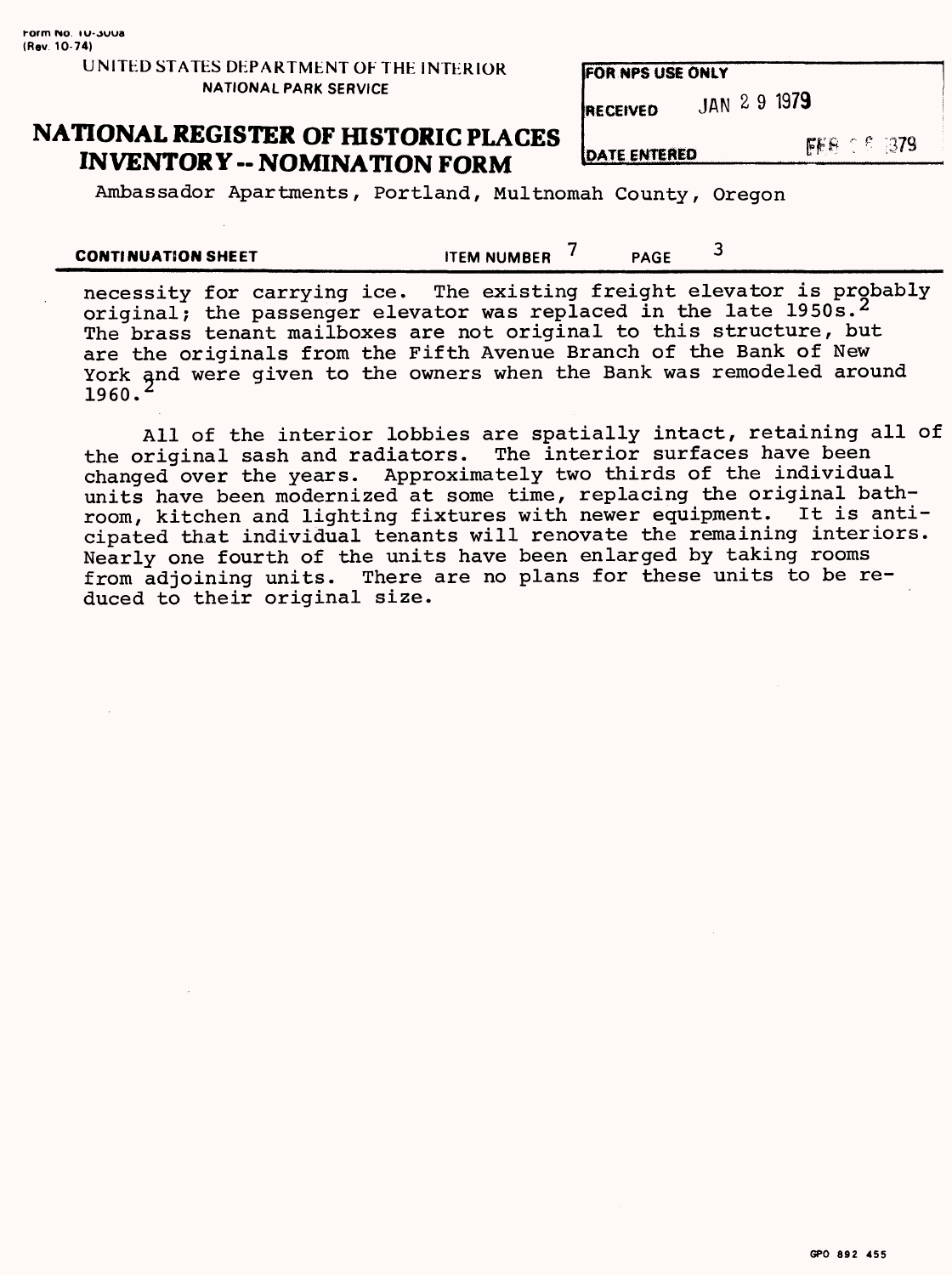

| <b>PERIOD</b>                                                                                |                                                                                                                                          | AREAS OF SIGNIFICANCE -- CHECK AND JUSTIFY BELOW                                                                                    |                                                                                                           |                             |                                                                                              |
|----------------------------------------------------------------------------------------------|------------------------------------------------------------------------------------------------------------------------------------------|-------------------------------------------------------------------------------------------------------------------------------------|-----------------------------------------------------------------------------------------------------------|-----------------------------|----------------------------------------------------------------------------------------------|
| -PREHISTORIC<br>$-1400-1499$<br>$-1500-1599$<br>$-1600-1699$<br>$-1700-1799$<br>$-1800-1899$ | <b>ARCHEOLOGY-PREHISTORIC</b><br><b>ARCHEOLOGY-HISTORIC</b><br><b>AGRICULTURE</b><br><b>XARCHITECTURE</b><br>$\_ART$<br><b>XCOMMERCE</b> | COMMUNITY PLANNING<br><b>CONSERVATION</b><br><b>LECONOMICS</b><br><b>EDUCATION</b><br><b>ENGINEERING</b><br>_EXPLORATION/SETTLEMENT | <b>LANDSCAPE ARCHITECTURE</b><br>$\equiv$ LAW<br><b>LITERATURE</b><br>_MILITARY<br>__MUSIC<br>_PHILOSOPHY |                             | RELIGION<br>_SCIENCE<br>_SCULPTURE<br>SOCIAL/HUMANITARIAN<br>$-$ THEATER<br>__TRANSPORTATION |
| $\underline{\textbf{x}}_{1900}$ .<br><b>SPECIFIC DATES</b>                                   | <b>X</b> COMMUNICATIONS<br>1922                                                                                                          | <b>MDUSTRY</b><br>$\sim$ INVENTION<br><b>BUILDER/ARCHITECT</b>                                                                      |                                                                                                           | <b>XPOLITICS/GOVERNMENT</b> | <b>_OTHER (SPECIFY)</b><br>Carl L. Linde-Architect                                           |
|                                                                                              |                                                                                                                                          |                                                                                                                                     |                                                                                                           |                             | Richard Wassall-Contractor                                                                   |

### **STATEMENT OF SIGNIFICANCE**

The Ambassador is significant in being the oldest coninuously fashionable apartment residence in Portland's central business district. It is an important anchor of good design on a main downtown throughfare in an area of transition between business on one side and high-rise residential on the other. Although not as elaborate as those in other parts of the country, it has always been one of Portland's most ornate apartment structures.

The building was designed by Carl L. Linde (1864-1945), a German native who settled in Milwaukie) Wisconsin in 1870.4 Before graduating from Milwaukie's German-English Academy in 18875 he apprenticed to an architect. In 1883 he went to New York to enlist in the Navy.  $6$  After serving a year at the Newport, Rhode Island, naval training station his parents purchased his release.<sup>6</sup> It is unclear whether he stayed in New York for a short time then, or returned to New York after graduating from the Academy. Mr. Fred C. Baker, a close personal friend of Mr. Linde's, asserts that Linde worked as a draftsman for McKim, Mead & White in his youth. 7 No confirmation has yet been found in the McKim, Mead & White files.

At some time Mr. Linde returned to the midwest and worked as a staff architect for Ryerson Steel in Chicago. He worked on several high-rise buildings in the Chicago area during the "time of the union troubles" at Ryerson. Sometime before coming to Oregon in 1906, Mr. Linde worked as a brewery architect in Milwaukie, Wisconsin. <sup>8</sup> No specific chronology for this period in Mr. Linde's life is currently available.

After coming to Oregon in 1906, Mr. Linde worked in Edgar Lazarus' office where he designed and supervised construction of the Electric Building for which he received national attention. 4 Linde later worked for Whidden & Lewis, D.C. Lewis, A.E. Doyle and Whitehouse & Fouilhoux before applying for his license in 1921.<sup>5</sup> From 1921 until 1940 he maintained his own architectural practice in Portland. From 1941 until his death in 1945 he was "associated" with the army engineers at Vancouver Barracks, Washington. 4

Mr. Linde is remembered primarily for his residences and apartment houses in Portland, although he did a bank and brewery in Vancouver, Washington, and the Cameron Hotel and Puget Sound Savings & Loan in Seattle.<sup>1</sup> Among his residences were the Banfield home on the Oregon coast,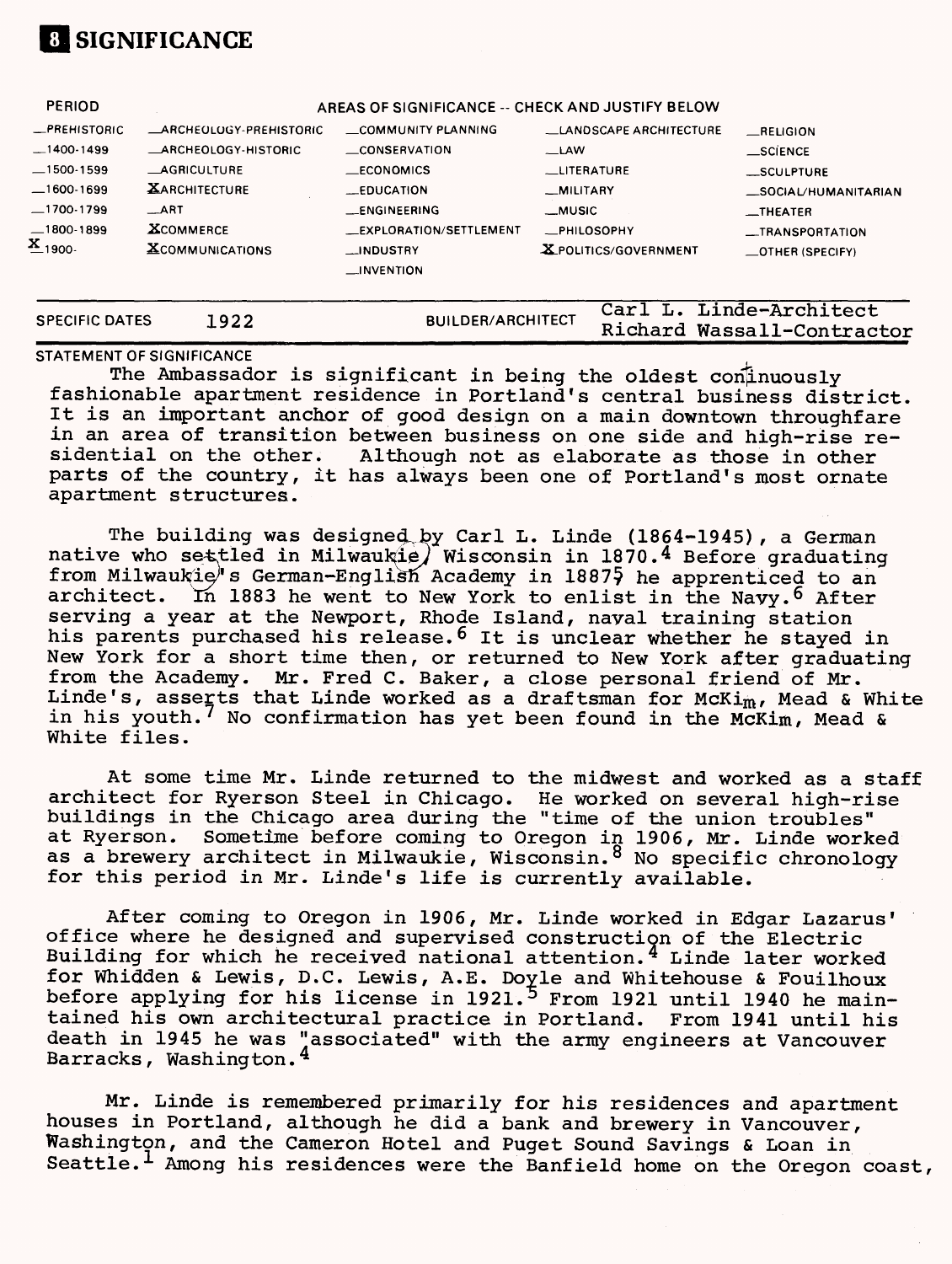# **WAJOR BIBLIOGRAPHICAL REFERENCES**

See Continuation Sheet

|                                                                 | <b>IDGEOGRAPHICAL DATA</b><br>ACREAGE OF NOMINATED PROPERTY 122 acres                                                                                                                                                                                                                                                              |                                                        |                                                                                  |                                       |                       |
|-----------------------------------------------------------------|------------------------------------------------------------------------------------------------------------------------------------------------------------------------------------------------------------------------------------------------------------------------------------------------------------------------------------|--------------------------------------------------------|----------------------------------------------------------------------------------|---------------------------------------|-----------------------|
| UTM REFERENCES                                                  |                                                                                                                                                                                                                                                                                                                                    |                                                        |                                                                                  |                                       |                       |
| ZONE EASTING<br> C                                              | $A[1, 0]$ 5 4 5 0 4 0 5 0 4 0 5 0 4                                                                                                                                                                                                                                                                                                | NORTHING                                               | ZONE EASTING<br>Dļ                                                               | <b>NORTHING</b>                       |                       |
|                                                                 | <b>VERBAL BOUNDARY DESCRIPTION</b>                                                                                                                                                                                                                                                                                                 |                                                        |                                                                                  |                                       |                       |
|                                                                 | Lots 1 & 2, Block 184, Portland Addition, City of Portland                                                                                                                                                                                                                                                                         |                                                        |                                                                                  |                                       |                       |
|                                                                 | North Boundary - $S$ W Madison<br>East Boundary - $S$ W Sixth<br>South Boundary - Lot 3, Block 184                                                                                                                                                                                                                                 |                                                        |                                                                                  |                                       |                       |
|                                                                 | West Boundary - Lots 7 & 8, Block 184<br>LISTALL STATES AND COUNTIES FOR PROPERTIES OVERLAPPING STATE OR COUNTY BOUNDARIES                                                                                                                                                                                                         |                                                        |                                                                                  |                                       |                       |
| <b>STATE</b>                                                    |                                                                                                                                                                                                                                                                                                                                    | CODE                                                   | <b>COUNTY</b>                                                                    |                                       | <b>CODE</b>           |
| <b>STATE</b>                                                    |                                                                                                                                                                                                                                                                                                                                    | CODE                                                   | <b>COUNTY</b>                                                                    |                                       | <b>CODE</b>           |
| <b>NAME / TITLE</b>                                             | <b>IT FORM PREPARED BY</b><br>Sheila Finch AIA                                                                                                                                                                                                                                                                                     |                                                        |                                                                                  |                                       |                       |
| ORGANIZATION                                                    |                                                                                                                                                                                                                                                                                                                                    |                                                        |                                                                                  | DATE                                  |                       |
| <b>STREET &amp; NUMBER</b>                                      | Sheila Finch-Architect                                                                                                                                                                                                                                                                                                             |                                                        |                                                                                  | September 7, 1978<br><b>TELEPHONE</b> |                       |
|                                                                 | 1209 S W Sixth #405                                                                                                                                                                                                                                                                                                                |                                                        |                                                                                  | $(503)$ 227-0786                      |                       |
| <b>CITY OR TOWN</b>                                             | Portland                                                                                                                                                                                                                                                                                                                           |                                                        |                                                                                  | <b>STATE</b><br>Oregon 97204          |                       |
|                                                                 | <b>IN STATE HISTORIC PRESERVATION OFFICER CERTIFICATION</b>                                                                                                                                                                                                                                                                        |                                                        |                                                                                  |                                       |                       |
|                                                                 | NATIONAL ____                                                                                                                                                                                                                                                                                                                      |                                                        | THE EVALUATED SIGNIFICANCE OF THIS PROPERTY WITHIN THE STATE IS:<br><b>STATE</b> | LOCAL $\underline{\mathbf{X}}$        |                       |
|                                                                 | As the designated State Historic Preservation Officer for the National Historic Preservation Act of 1966 (Public Law 89-665), I<br>hereby nominate this property for inclusion in the National Register and certify that it has been evaluated according to the<br>criteria and procedures set forth by the National Vark Selvice. |                                                        |                                                                                  |                                       |                       |
|                                                                 | STATE HISTORIC PRESERVATION OFFICER SIGNATURE                                                                                                                                                                                                                                                                                      |                                                        |                                                                                  |                                       |                       |
| <b>TITLE</b>                                                    |                                                                                                                                                                                                                                                                                                                                    |                                                        | State Historic Preservation Officer                                              |                                       | DATE January 17, 1979 |
| <b>TORNPSUSE ONLY</b>                                           | I HEREBY CERTIFY THAT THIS PROPERTY IS INCLUDED IN THE NATIONAL REGISTER                                                                                                                                                                                                                                                           |                                                        |                                                                                  |                                       |                       |
| <u>. Haasii 1993 ayaa may oo sa sa siyo caa yaa a</u><br>வான நட |                                                                                                                                                                                                                                                                                                                                    | <u>Liittistevattimuittaittaulittaa 1997 ja kassa s</u> |                                                                                  | 97. V S 2<br>8X. 81                   | ::) / e y g = >       |
|                                                                 |                                                                                                                                                                                                                                                                                                                                    |                                                        |                                                                                  |                                       |                       |
|                                                                 |                                                                                                                                                                                                                                                                                                                                    |                                                        |                                                                                  |                                       |                       |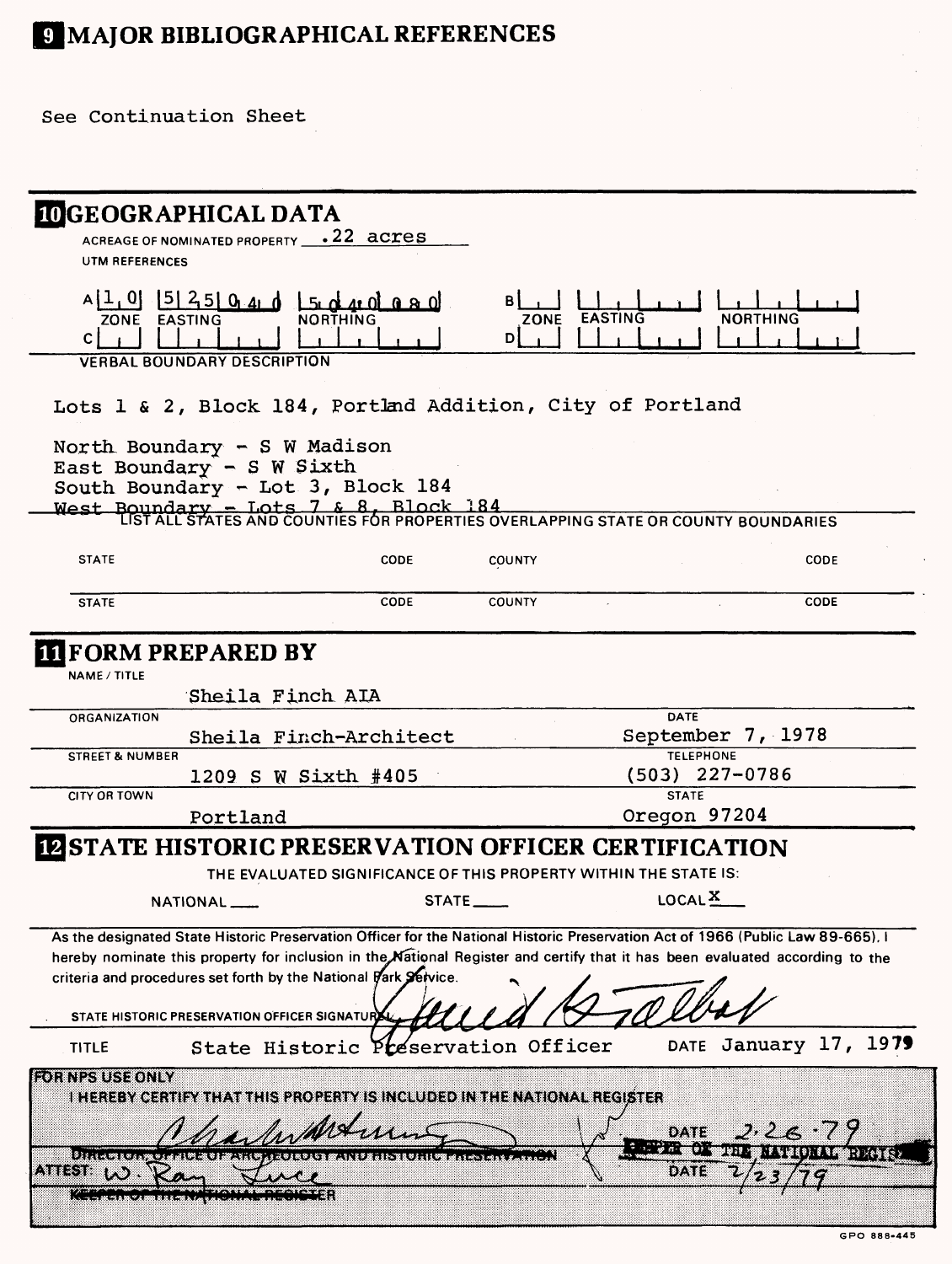**FOR NPS USE ONLY** 

## **NATIONAL REGISTER OF HISTORIC PLACES INVENTORY -- NOMINATION FORM**

**RECEIVED JAN 2 9 1979** 

**DATE ENTERED FEB 2 6 1979** 

Ambassador Apartments, Portland, Multnomah County, Oregon

**CONTINUATION SHEET** TEM NUMBER 8 PAGE 2

the Jack Barde house (Portland Historic Landmark), and the McBride, Poole and Wakeman residences in the Portland area.<sup>1,7</sup> Prior to designing the Ambassador, Linde designed five wood-frame brick-veneer apartment houses for Richard Wassall, developer and contractor. All of the apartments that Mr. Linde designed he named with royal or diplomatic names, i.e. Royal Arms, Imperial Arms, Tudor Arms. The five for Mr. Wassail were the "Arms". After 1922 Mr. Linde designed the Soverign, the Envoy and the Embassy.

The Ambassador Apartments were designed for partners Richard Wassail and Donald B. McBride. Mr. McBride was the owner of D. B. McBride Woolen Co., suppliers of fine woolens and tailors trimmings. A socially prominent man, he was listed in the Portland Blue Book. 10 McBride and Wassall sold the building to Bradner Building Company in<br>1931. Subsequently a number of building investment companies ouned Subsequently a number of building investment companies owned it until it was purchased in 1946 by Louis Albert. Mr. Albert was president of Albert's Products Co., a local beverage manufacturer.  $11$ Mr. Herbert Malarkey purchased the building from Mr. Albert in 1958.  $^{12}$ It is while he owned it that most of the exterior changes occurred. A prominent lumberman, he was the owner of Malarkey Roofing Co. in Portland. His estate sold it in 1977 to Ambassador Associates. One of the partners in Ambassador Associates is William W. Rosenfeld, Jr., whose uncle, Walter J. Rosenfeld, was a tenant of the apartments from 1948 to  $1951.^{11}$ 

The Ambassador Apartments have always been the residence of prominent business and professional people in Portland. Among the tenants have been:

1. Fred Fritsch<sup>13,7</sup>(1924-31)<sup>14</sup>\* a prominent architect associated with the firm of Sutton & Whitney. He was the designer and project architect for the Fruit and Flower Nursery and Masonic Temple in Portland, both designated Portland Historic Landmarks.

2. Louis Gerlinger, Sr.  $^{14}$ (1929-40) owner of several lumber companies and a prominent benefactor.

3. C.C. Chapman<sup>15</sup>(1925-56) owner-publisher-editor of The Oregon Voter, an influential business and political paper. He served one term as Multnomah County Representative in the State Legislature and was the father of the gasoline sales tax in Oregon.

\*Dates given are for length of residence in Ambassador Apartments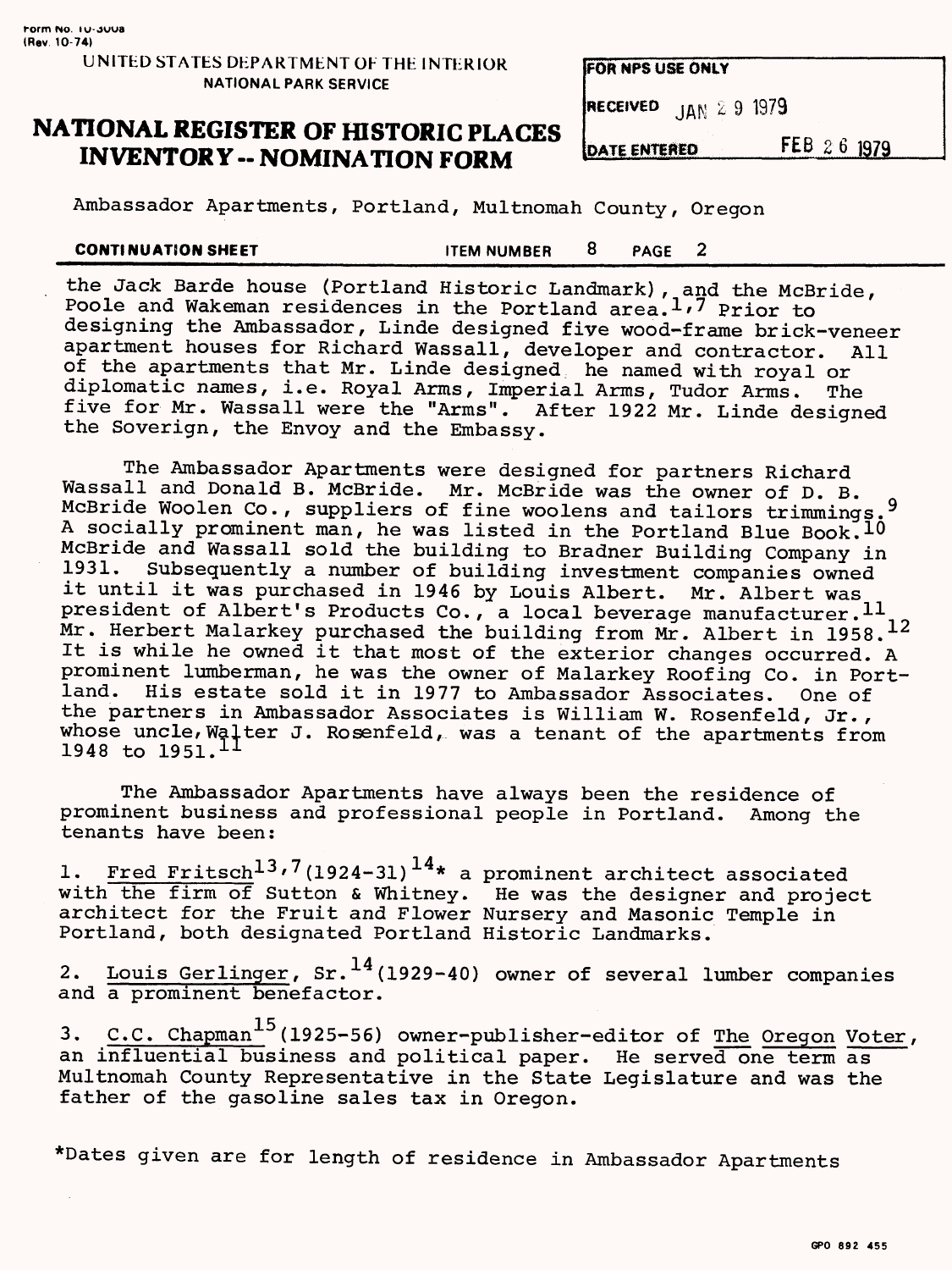### UNITED STATES DEPARTMENT OF THE INTERIOR NATIONAL PARK SERVICE

### **FOR NPS USE ONLY**

RECEIVED  $14N \times 9$  1979

## **NATIONAL REGISTER OF HISTORIC PLACES INVENTORY -- NOMINATION FORM EXECUTERED FER 2.6 1979**

Ambassador Apartments, Portland, Multnomah County, Oregon

**CONTINUATION SHEET** THEM NUMBER 8 PAGE 3

4. William S. U'Ren<sup>10</sup> (1927-49)candidate for governor on the Republican ticket in 1913, and state legislator beginning in 1896. He is the author of the nationally known Initiative Petition and Referendum law in Oregon.

5. Jack Lynch<sup>17</sup> (1930-73) appointed to fill a vacancy after 1935, he served as Multnomah County's Senator until 1951. At one time executive secretary for the Oregon State Pharmacy Association, he was later in the insurance business.

6.  $\_Louis\_Ireland^{14}$ (1930-32) founder and owner of Ireland's, a popular restaurant chain.

7. Fred C. Baker<sup>7</sup>(1931-32) a craftsman and designer of lighting fixtures. His work appears in most of the important buildings, churches and residences in Portland. He has been a partner in several lighting firms and currently owns Fred C. Baker Lighting Co.

8.  $\mathtt{Dan~ Marx}^{18}$ (1937-40) founder and owner of a fine local jewelry store that bears his name.

י<br>מי 9. Evelyn Gibson<sup>19</sup>(1937-40) fouder and owner of "Evelyn Gibson Gowns", a high fashion women's store.

10. Forrest Berg<sup>20</sup>(1938-74) president and owner of Charles F. Berg's, a fashionable store for young ladies and women founded by his father in 1907.

11. John C. Higgins<sup>21</sup>(1939-65) a prominent attorney and partner in Sullivan & Cromwell in New York City. Among his law partners were John Foster Dulles and Ambassador Arthur Dean. After retiring to<br>Oregon in 1938, he became active in mining and forest products. Known Oregon in 1938, he became active in mining and forest products. as "Mr. Republican" in Oregon,he was a member of the National Finance Committee for the party and Chairman of Thomas Dewey's Oregon campaign.

12. Herman J. Blaesing, Sr.<sup>22</sup>(1949-59) of Blaesing Granite Co., founded by him in 1896. Originally engaged in memorials, the company later supplied stone for many large buildings, including the Oregonian Building and the Equitable Building, listed in the National Register.

13. Robert S. Farrell, Sr.  $^{23}$ (1950-51) President Chinook Investment Co. and partner in Everding & Farrell, feed and commission merchants. Mr. Farrell also had extensive fishing and logging interests. He served as State Representative from Multnomah County from 1907 to 1910 and as Senator from 1913 to 1924. Mr. Farrell's daughter, Mrs. Lyle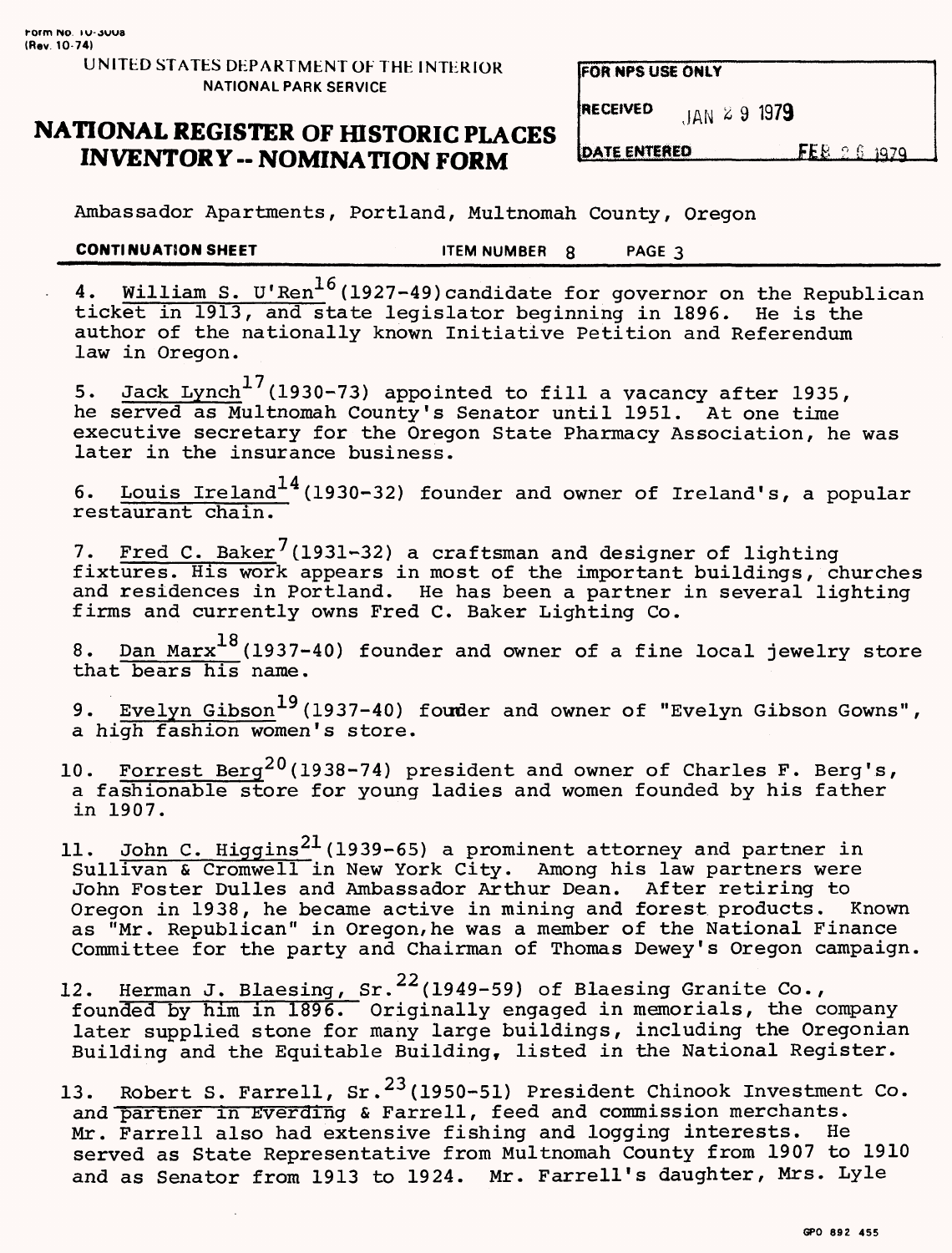### UNITED STATES DEPARTMENT OF THE INTERIOR FOR NPS USE ONLY **NATIONAL PARK SERVICE**

**RECEIVED** JAN  $\approx 9$  1979

## **NATIONAL REGISTER OF HISTORIC PLACES INVENTORY - NOMINATION FORM**

**IDATE ENTERED** 

FEB 26 1979

-77

Kingery, moved into the building in 1977.

- 14. Lewis A. McArthur<sup>24</sup> (1950-51) Vice President of Pacific Power & Light Co., he is locally better known for his definitive work OREGON GEOGRAPHIC NAMES, first published in 1928.
- $25$ 15. <u>Stanley C. Wiley<sup>29</sup>(1952-56) nationally</u> known in real-estate associations, he is the founder and owner of Oregon's largest residential real-estate concern, Stan Wiley, Inc.
- 16. Edith Green<sup>26</sup> (1962-69,1971-77) Representative from the 3rd Oregon District to United States C ongress from 1954 to 1974. She is nationally known for the legislation she sponsored in the field of education. After her retirement from Congress, she maintained her office on the ground floor of the building.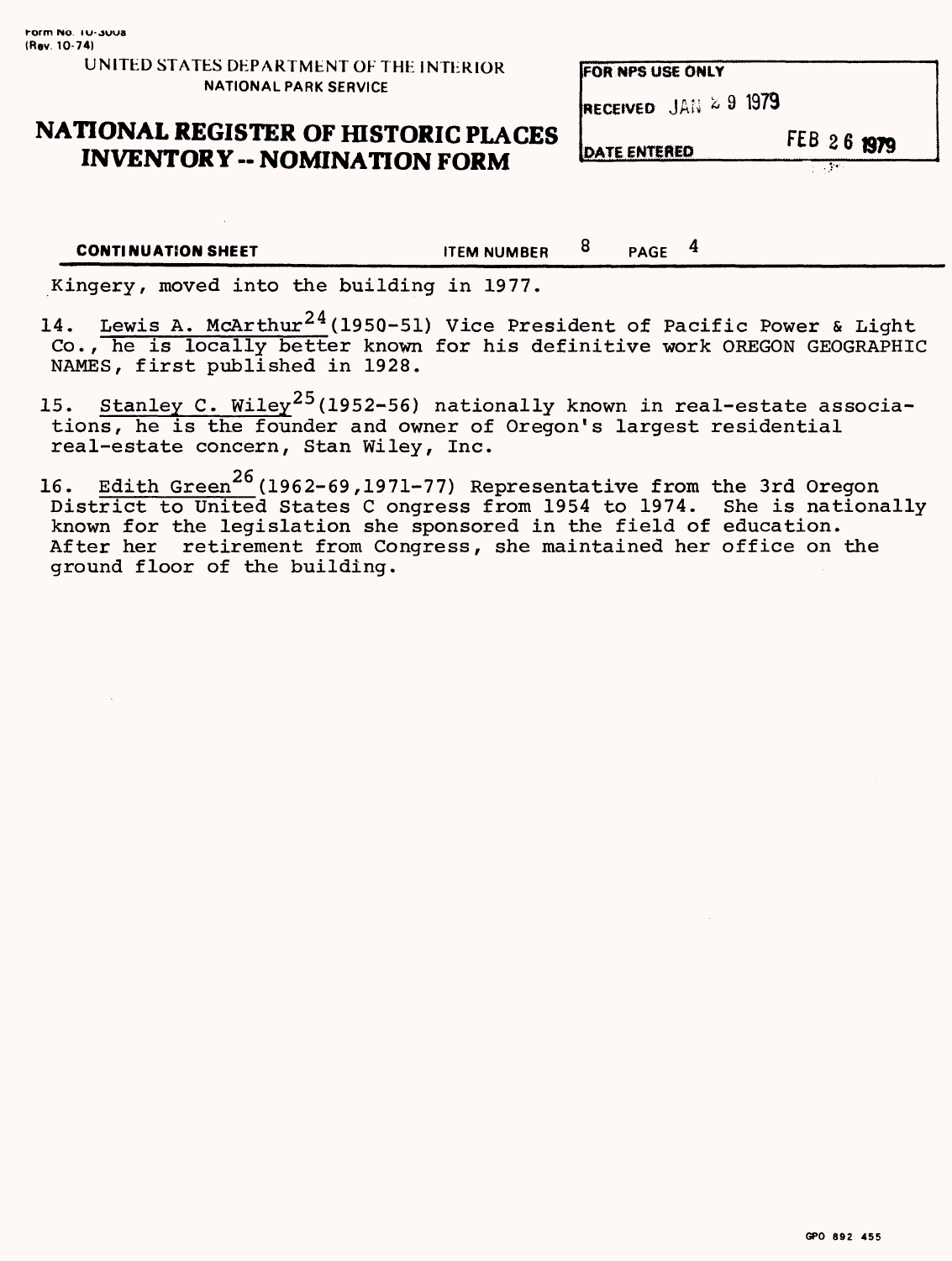**orm No. 10-3008 \*ev 10-74).**

### **UNITED STATES DEPARTMENT OF THE INTERIOR NATIONAL PARK SERVICE**

# **NATIONAL REGISTER OF HISTORIC PLACES** RECEIVED 1. 2 9 1979 **INVENTORY -- NOMINATION FORM**

**FOR NPS USE ONLY** 

| 9<br>$\mathbf{1}$<br><b>BIBLIOGRAPHY</b><br><b>CONTINUATION SHEET</b><br><b>ITEM NUMBER</b><br><b>PAGE</b>                                                                                                                                                                       |
|----------------------------------------------------------------------------------------------------------------------------------------------------------------------------------------------------------------------------------------------------------------------------------|
| Partial set of original plans. Telephone interview 17 August 1978 with<br>$\mathbf{1}$<br>Thayne Logan, architect, who worked in Linde's office from 1920 until 1925.                                                                                                            |
| Telephone interview with Mrs. Herbert Malarkey 23 August 1978.<br>$2^{\circ}$                                                                                                                                                                                                    |
| Photographs 1923,1932. Negatives at the Oregon Historical Society,<br>3.<br>1230 S W Park Avenue, Portland, Oregon 97205.                                                                                                                                                        |
| THE OREGON JOURNAL, 13 July 1945. Obituary of Carl L. Linde. P4, c 2.<br>4                                                                                                                                                                                                       |
| Telephone interview with Eleanor Gundrum 24 July 1978. She relayed all<br>5 <sup>1</sup><br>of the relevant information from Mr. Linde's application for his State architectural<br>license.                                                                                     |
| THE OREGONIAN, 16 June 1935. Magazine section, p 9. A series of interviews<br>6<br>with prominent local business and professional men.                                                                                                                                           |
| Interview with Mr. Fred C. Baker 6 July and 17 August 1978.<br>7.                                                                                                                                                                                                                |
| Telephone interview 18 August 1978 with Bertram Heims, architect. Mr.<br>8<br>Heims worked in Mr. Linde's office.                                                                                                                                                                |
| POLK'S PORTLAND CITY DIRECTORY. Portland, Polk & Co., 1921. p793,1324.<br>9.                                                                                                                                                                                                     |
| BLUE BOOK AND SOCIAL REGISTER OF PORTLAND, 1925. Portland, Blue Book Co., 1925<br>10<br>p 85.                                                                                                                                                                                    |
| POLK'S PORTLAND CITY DIRECTORY. Portland, Polk & Co. Relevant years.<br>11                                                                                                                                                                                                       |
| County records, Multnomah County Court House, Portland, Oregon.<br>12                                                                                                                                                                                                            |
| Withey, Henry & Elsie Rathburn; BIOGRAPHICAL DICTIONARY OF AMERICAN<br>13<br>ARCHITECTS (DECEASED). Los Angeles, New Age Pub. Co., 1956.                                                                                                                                         |
| Dates of residence are taken from the Portland City Directory. They have<br>14<br>been verified with the tenants or their descendants if possible. Unless other<br>sources are noted, occupations have been verified with the Portland City Directory<br>for the relevant years. |
| HISTORY OF THE COLUMBIA RIVER VALLEY FROM THE DALLES TO THE SEA, Vol II.<br>15<br>Chicago, S.J. Clarke Pub. Co., 1928. p764-6.                                                                                                                                                   |
| Gaston, Joseph; PORTLAND, ITS HISTORY AND BUILDERS Vol II. Chicago,<br>16<br>S J Clarke Pub. Co., 1911. p649.                                                                                                                                                                    |

17 Interview with Mrs Jack Lynch, 4 July 1978.